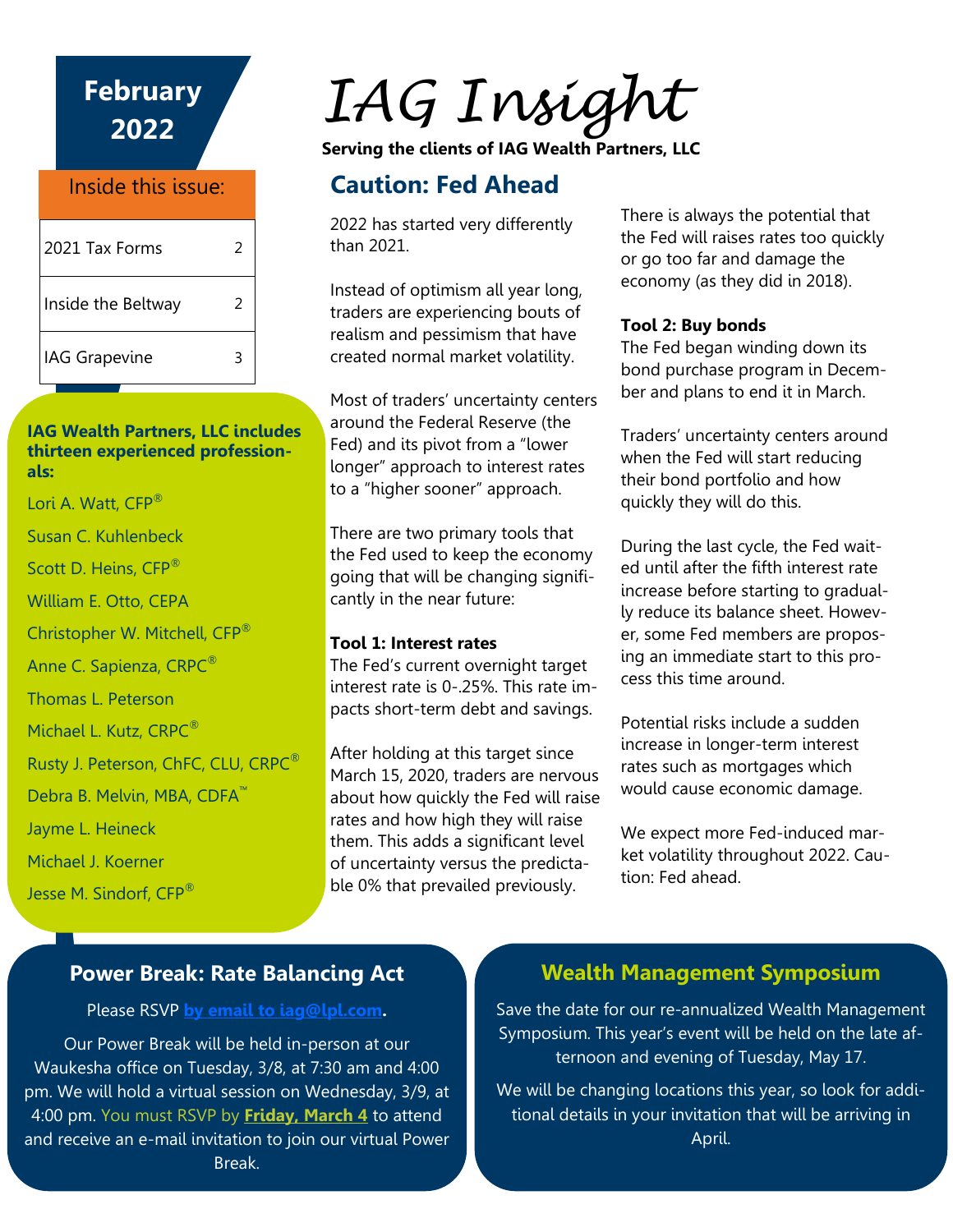Avoid waiting for your tax forms by accessing them through AccountView.

### **2021 Tax Forms**

Looking for your 2021 tax forms?

The fastest way to obtain your 2021 tax forms for your LPL Financialcustodied accounts is through LPL's [Ac](https://myaccountviewonline.com/login/)[countView.](https://myaccountviewonline.com/login/)

It is very easy to sign up for AccountView and your LPL Financial tax forms will be available for you to view the day they are finalized. You cannot get faster than that!

When your tax documents are finalized de-

pends on how complex your tax reporting is. LPL Financial releases tax forms in weekly waves.

LPL released the simplest 2021 tax forms before the end of January—1099-Rs for retirement plan accounts and the simplest 1099-DIV forms for nonretirement accounts.

Every Friday in February LPL is releasing new waves of completed 1099s if they believe the information they have been provided by other

investment companies is final.

Please note that sometimes LPL is required to amend 1099s if other investment companies make changes to the tax classification of their distributions. While rare, these amended 1099s could be issued as late as March 18.

The U.S. Postal Service's delivery times are not what they used to be.

To avoid the wait, sign up for AccountView.

#### **Inside the Beltway**

After failing to pass the President's "Build Back Better" legislation, Congressional leaders are working to find areas of agreement for pieces that could still be signed into law.

However, numerous challenges remain within the Democratic caucus, including the health of Democratic Sen. Ben Ray Lujan who is recovering from a stroke and Sen. Joe Manchin who is concerned about inflation and growing debt.

A renewed sense of bipartisanship has appeared in the Senate with bipartisan working

groups drafting proposals for election reforms and developing a budget solution as the current temporary budget expires on February 18.



It is increasingly unlikely that major tax increases on income, dividends, or capital gains will be signed into law this year. The U.S. House of Representatives only has 84 days with votes scheduled between March 1 and November 8. However, there is a "lame duck" session scheduled after the election where previously unpassable bills may get votes.

Our national debt now totals \$30,006,559,494,788.12 as of this writing.

The Federal Reserve is now prioritizing its job to maintain stable prices over its job to maximize employment.

Bond traders are currently pricing in a 100% chance of .25% rate hike at the Fed's March 16 meeting, and they are even pricing in a 25% chance of a .50% rate hike.

Over the next 12 months, bond traders are currently predicting that the Fed will raise its overnight target interest rate seven times — raising it from its current range of 0%-.25% to a range of 1.75%-2%.

Always remember that bond traders change their minds regularly and they may have a different opinion tomorrow.